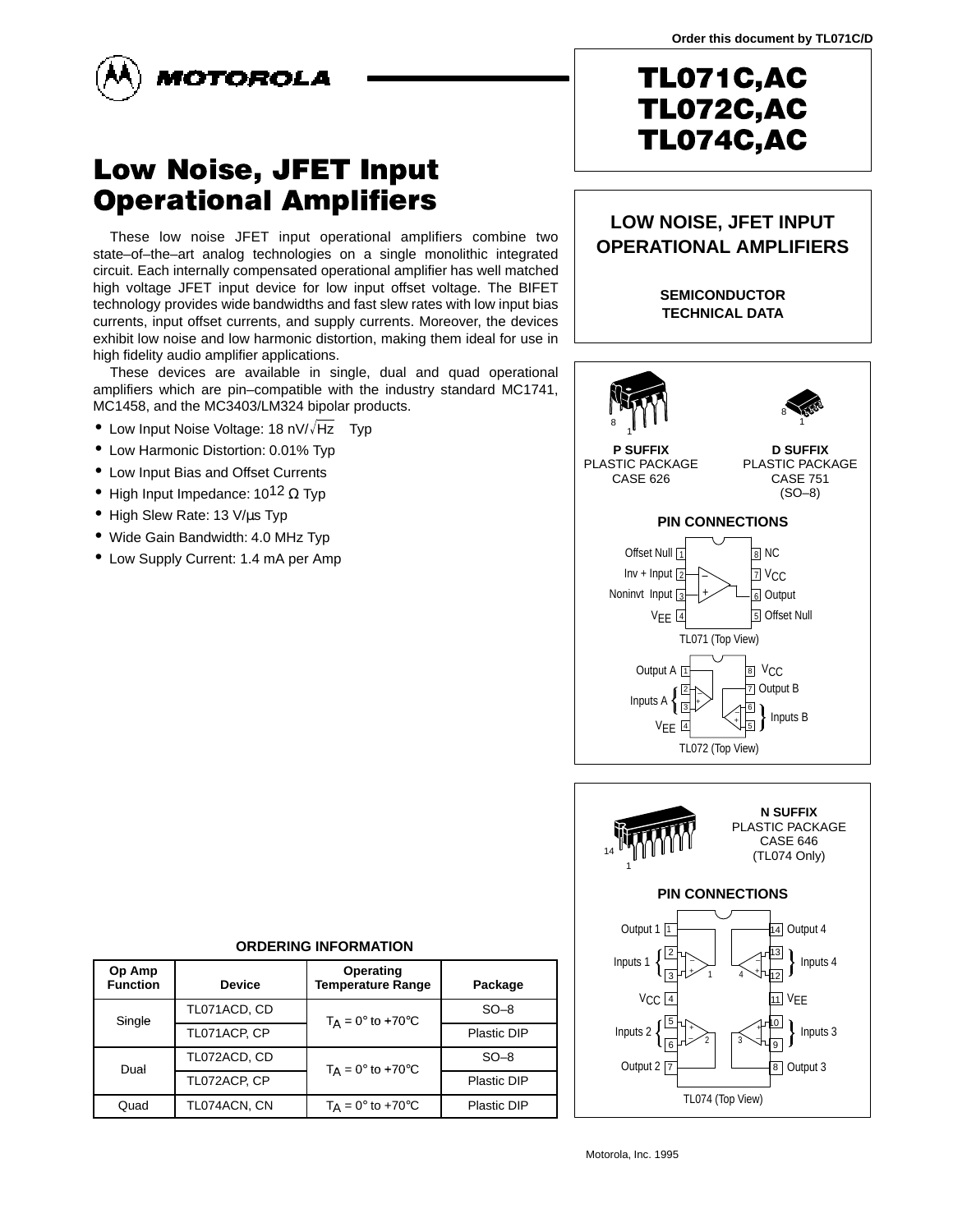#### **MAXIMUM RATINGS**

| Rating                                                                                  | Symbol                      | Value           | Unit        |
|-----------------------------------------------------------------------------------------|-----------------------------|-----------------|-------------|
| Supply Voltage                                                                          | $V_{\rm CC}$<br><b>VEE</b>  | $+18$<br>$-18$  | $\vee$      |
| Differential Input Voltage                                                              | VID                         | ±30             |             |
| Input Voltage Range (Note 1)                                                            | <b>VIDR</b>                 | ±15             |             |
| <b>Output Short Circuit Duration (Note 2)</b>                                           | tsc                         | Continuous      |             |
| <b>Power Dissipation</b><br>Plastic Package (N, P)<br>Derate above $T_A = +47^{\circ}C$ | Pn<br>$1/\theta$ JA         | 680<br>10       | mW<br>mW/°C |
| <b>Operating Ambient Temperature Range</b>                                              | ТA                          | 0 to $+70$      | $^{\circ}C$ |
| Storage Temperature Range                                                               | $\mathsf{T}_{\mathsf{Std}}$ | $-65$ to $+150$ | °C          |

**NOTES:** 1. The magnitude of the input voltage must not exceed the magnitude of the supply voltage or 15 V,

whichever is less.

2. The output may be shorted to ground or either supply. Temperature and/or supply voltages must be limited to ensure that power dissipation ratings are not exceeded.

#### **ELECTRICAL CHARACTERISTICS** ( $V_{CC}$  = +15 V,  $V_{EE}$  = -15 V,  $T_A$  =  $T_{high}$  to  $T_{low}$  [Note 3])

| <b>Characteristics</b>                                                     | Symbol           | Min | Typ | Max | Unit |
|----------------------------------------------------------------------------|------------------|-----|-----|-----|------|
| Input Offset Voltage ( $R_S \le 10$ k, $V_{CM} = 0$ )                      | V <sub>IO</sub>  |     |     |     | mV   |
| TL071C, TL072C                                                             |                  |     |     | 13  |      |
| <b>TL074C</b>                                                              |                  |     |     | 13  |      |
| TL07 AC                                                                    |                  |     |     | 7.5 |      |
| Input Offset Current ( $V_{CM} = 0$ ) (Note 4)                             | <sup>I</sup> IO  |     |     |     | nA   |
| TL07 C                                                                     |                  |     |     | 2.0 |      |
| TL07 AC                                                                    |                  |     |     | 2.0 |      |
| Input Bias Current ( $V_{CM}$ = 0) (Note 4)                                | ŀıв              |     |     |     | nA   |
| TL07 C                                                                     |                  |     |     | 7.0 |      |
| TL07 AC                                                                    |                  |     |     | 7.0 |      |
| Large-Signal Voltage Gain ( $V_O = \pm 10$ V, R <sub>1</sub> $\geq$ 2.0 k) | A <sub>VOL</sub> |     |     |     | V/mV |
| TL07 C                                                                     |                  | 15  |     |     |      |
| TL07 AC                                                                    |                  | 25  |     |     |      |
| Output Voltage Swing (Peak-to-Peak)                                        | Vo               |     |     |     | V    |
| $(R_L \ge 10 k)$                                                           |                  | 24  |     |     |      |
| $(R1 \ge 2.0 k)$                                                           |                  | 20  |     |     |      |

**NOTES:**  $3. T_{\text{low}} = 0^{\circ}C$  for TL071C,AC<br>TL072C,AC

TL074C,AC

 $T_{\text{high}} = +70^{\circ}C$  for TL071C,AC<br>TL072C,AC<br>TL074C,AC

4. Input Bias currents of JFET input op amps approximately double for every 10°C rise in junction temperature as shown in Figure 3. To maintain junction temperature as close to ambient temperature as possible, pulse techniques must be used during testing.





#### Figure 1. Unity Gain Voltage Follower **Figure 2. Inverting Gain of 10 Amplifier**

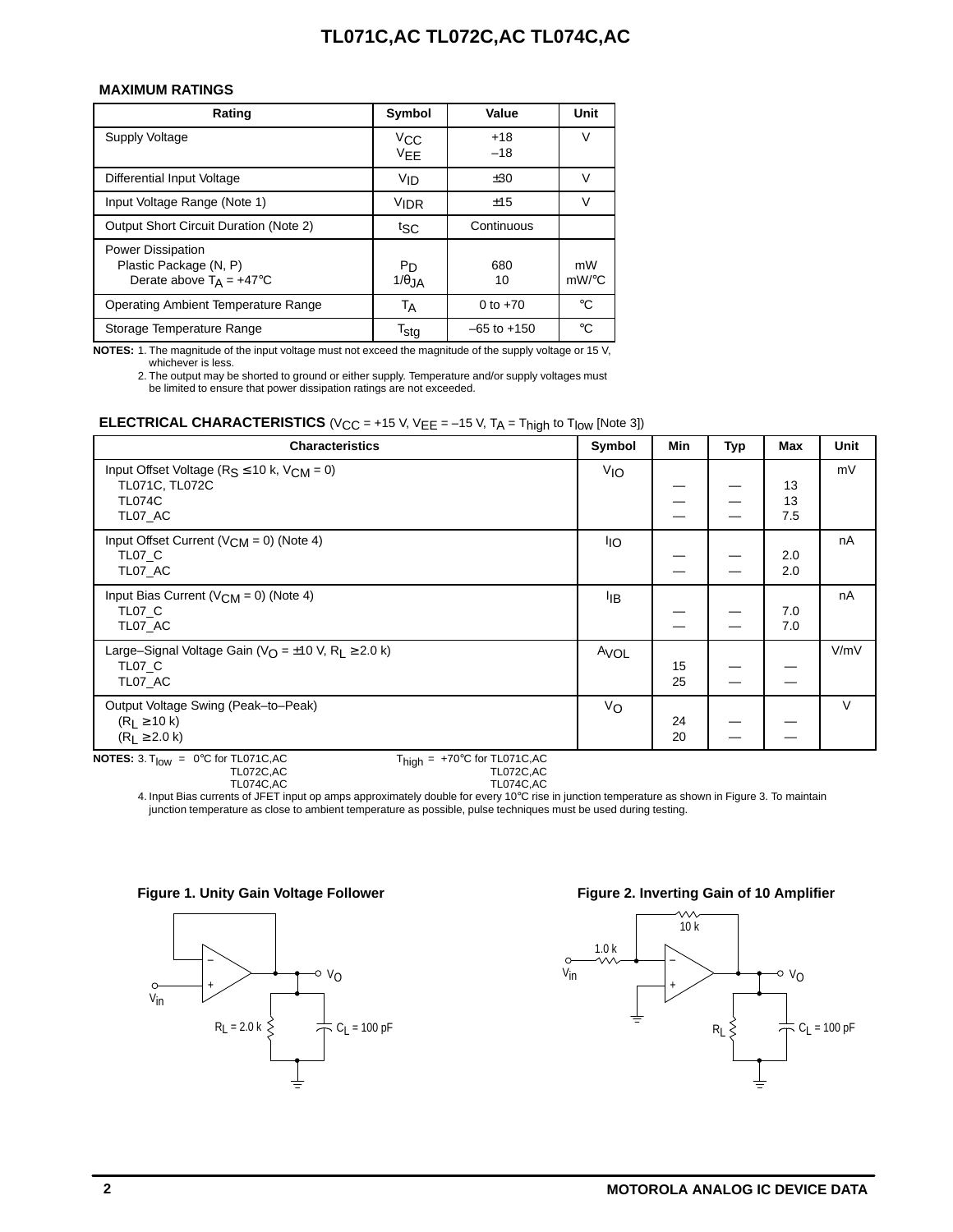| <b>Characteristics</b>                                                                                                        | Symbol                | Min                      | <b>Typ</b>               | Max                              | Unit            |
|-------------------------------------------------------------------------------------------------------------------------------|-----------------------|--------------------------|--------------------------|----------------------------------|-----------------|
| Input Offset Voltage ( $R_S \le 10$ k, $V_{CM} = 0$ )<br>TL071C, TL072C<br><b>TL074C</b><br>TL07_AC                           | V <sub>IO</sub>       |                          | 3.0<br>3.0<br>3.0        | 10<br>10<br>6.0                  | mV              |
| Average Temperature Coefficient of Input Offset Voltage<br>$R_S = 50 \Omega$ , $T_A = T_{low}$ to $T_{high}$ (Note 3)         | ΔV <sub>IO</sub> /ΔT  |                          | 10                       |                                  | $\mu V$ /°C     |
| Input Offset Current ( $V_{CM} = 0$ ) (Note 4)<br><b>TL07_C</b><br>TL07_AC                                                    | <b>I<sub>IO</sub></b> |                          | 5.0<br>5.0               | 50<br>50                         | pA              |
| Input Bias Current ( $V_{CM} = 0$ ) (Note 4)<br><b>TL07 C</b><br>TL07_AC                                                      | ŀјв                   |                          | 30<br>30                 | 200<br>200                       | pA              |
| Input Resistance                                                                                                              | r <sub>i</sub>        |                          | $10^{12}$                |                                  | $\Omega$        |
| Common Mode Input Voltage Range<br><b>TL07_C</b><br>TL07_AC                                                                   | <b>VICR</b>           | ±10<br>±11               | $+15, -12$<br>$+15, -12$ | $\overbrace{\phantom{12322111}}$ | V               |
| Large-Signal Voltage Gain ( $V_O = \pm 10$ V, R <sub>I</sub> $\geq 2.0$ k)<br><b>TL07_C</b><br>TL07_AC                        | AVOL                  | 25<br>50                 | 150<br>150               | $\overline{\phantom{0}}$         | V/mV            |
| Output Voltage Swing (Peak-to-Peak)<br>$(R_L = 10 k)$                                                                         | Vo                    | 24                       | 28                       |                                  | V               |
| Common Mode Rejection Ratio ( $R_S \le 10$ k)<br><b>TL07_C</b><br>TL07_AC                                                     | <b>CMRR</b>           | 70<br>80                 | 100<br>100               | $\overline{\phantom{0}}$         | dB              |
| Supply Voltage Rejection Ratio ( $R_S \le 10$ k)<br><b>TL07_C</b><br>TL07_AC                                                  | <b>PSRR</b>           | 70<br>80                 | 100<br>100               |                                  | dB              |
| Supply Current (Each Amplifier)                                                                                               | Iр                    |                          | 1.4                      | 2.5                              | mA              |
| Unity Gain Bandwidth                                                                                                          | BW                    |                          | 4.0                      | $\overline{\phantom{0}}$         | MHz             |
| Slew Rate (See Figure 1)<br>$V_{in}$ = 10 V, R <sub>L</sub> = 2.0 k, C <sub>L</sub> = 100 pF                                  | <b>SR</b>             | $\overline{\phantom{0}}$ | 13                       | $\overbrace{\phantom{aaaaa}}$    | $v/\mu s$       |
| Rise Time (See Figure 1)                                                                                                      | $t_{r}$               |                          | 0.1                      |                                  | μs              |
| Overshoot (V <sub>in</sub> = 20 mV, R <sub>1</sub> = 2.0 k, C <sub>1</sub> = 100 pF)                                          | OS                    |                          | 10                       |                                  | %               |
| Equivalent Input Noise Voltage<br>$R_S = 100 \Omega$ , f = 1000 Hz                                                            | $e_n$                 |                          | 18                       |                                  | $nV/\sqrt{Hz}$  |
| <b>Equivalent Input Noise Current</b><br>$R_S = 100 \Omega$ , f = 1000 Hz                                                     | $i_{n}$               |                          | 0.01                     |                                  | pA/ $\sqrt{Hz}$ |
| <b>Total Harmonic Distortion</b><br>$V_O$ (RMS) = 10 V, R <sub>S</sub> $\leq$ 1.0 k, R <sub>L</sub> $\geq$ 2.0 k, f = 1000 Hz | <b>THD</b>            |                          | 0.01                     |                                  | $\%$            |
| <b>Channel Separation</b><br>$Ay = 100$                                                                                       | CS                    |                          | 120                      |                                  | dB              |
| <b>NOTES:</b> 3. $T_{\text{low}} = 0$ °C for TL071C, AC<br>$T_{\text{high}} = +70^{\circ}$ C for TL071C, AC<br>TL072C,AC      | <b>TL072C, AC</b>     |                          |                          |                                  |                 |

## **ELECTRICAL CHARACTERISTICS** (V<sub>CC</sub> = +15 V, V<sub>EE</sub> = -15 V, T<sub>A</sub> = 25°C, unless otherwise noted.)

$$
0^{\circ}C \text{ for TL071C,AC} \qquad \qquad T_{\text{high}} = +70^{\circ}C \text{ for TL071C,AC} \qquad \qquad T_{\text{LO72C,AC}}
$$

0°C for TL074C,AC +70°C for TL074C,AC

4. Input Bias currents of JFET input op amps approximately double for every 10°C rise in junction temperature as shown in Figure 3. To maintain junction temperature as close to ambient temperature as possible, pulse techniques must be used during testing.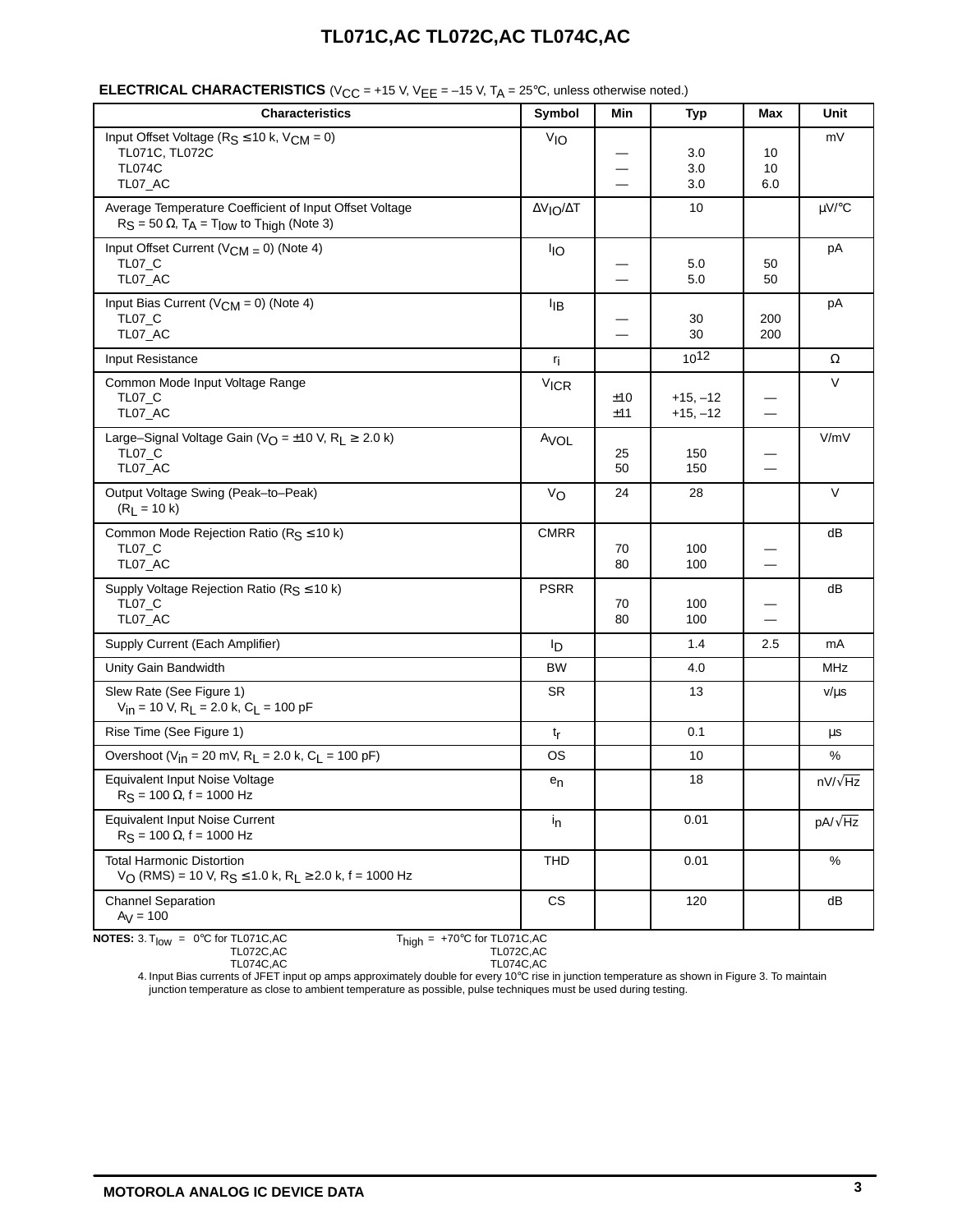







**Figure 6. Output Voltage Swing versus Supply Voltage**





**Figure 8. Supply Current per Amplifier versus Temperature**

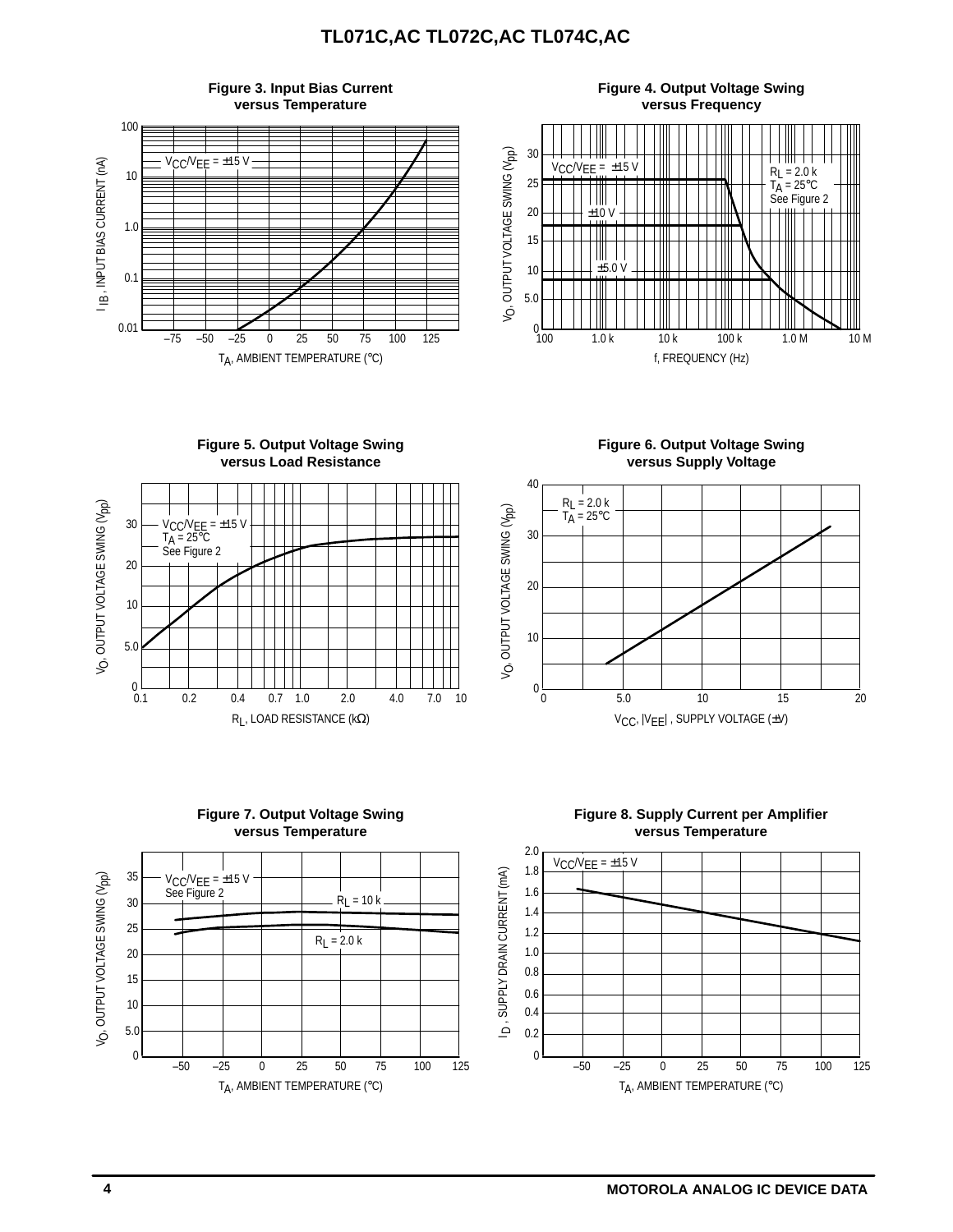



**versus Frequency**



**Figure 13. Total Harmonic Distortion versus Frequency**

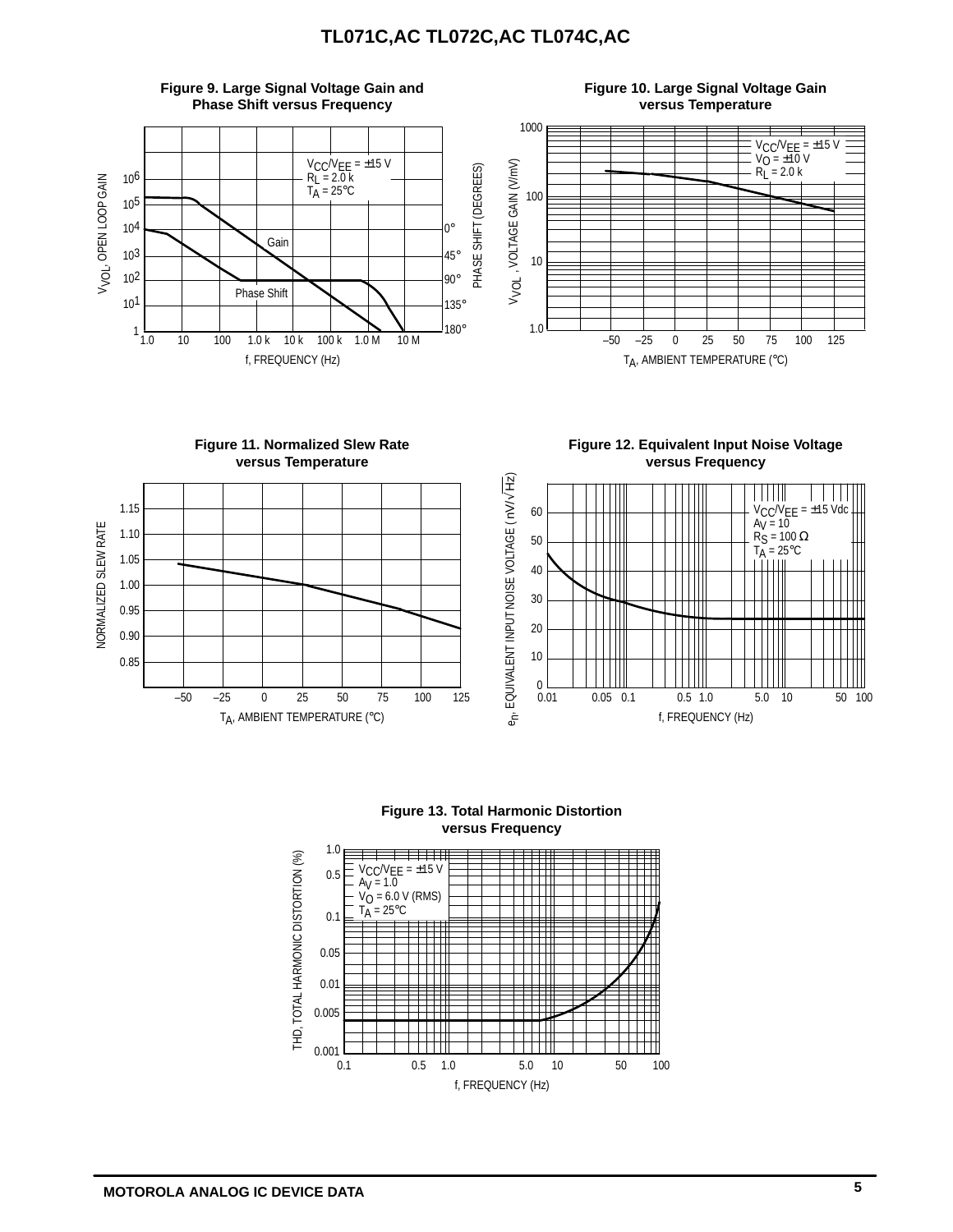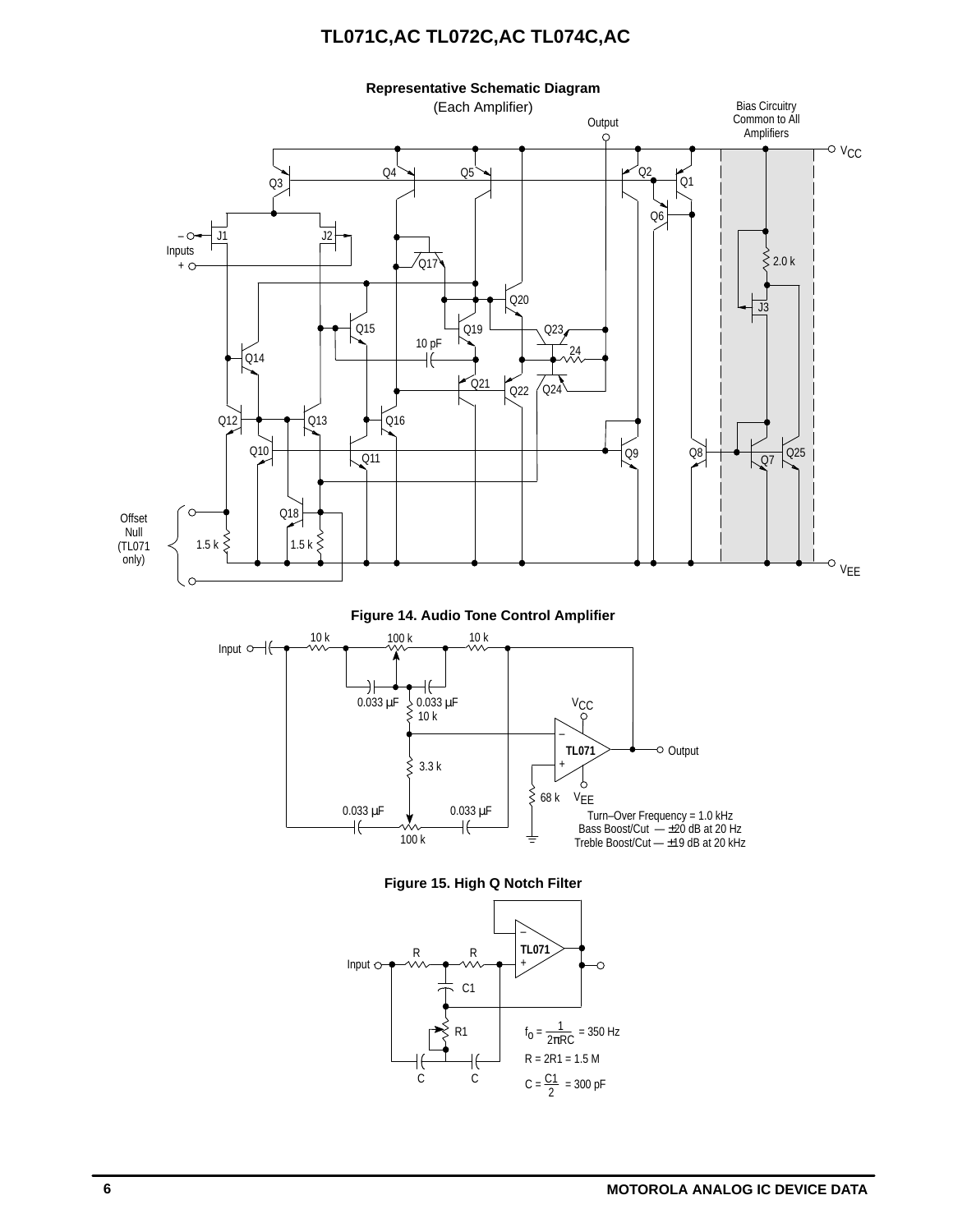#### **OUTLINE DIMENSIONS**